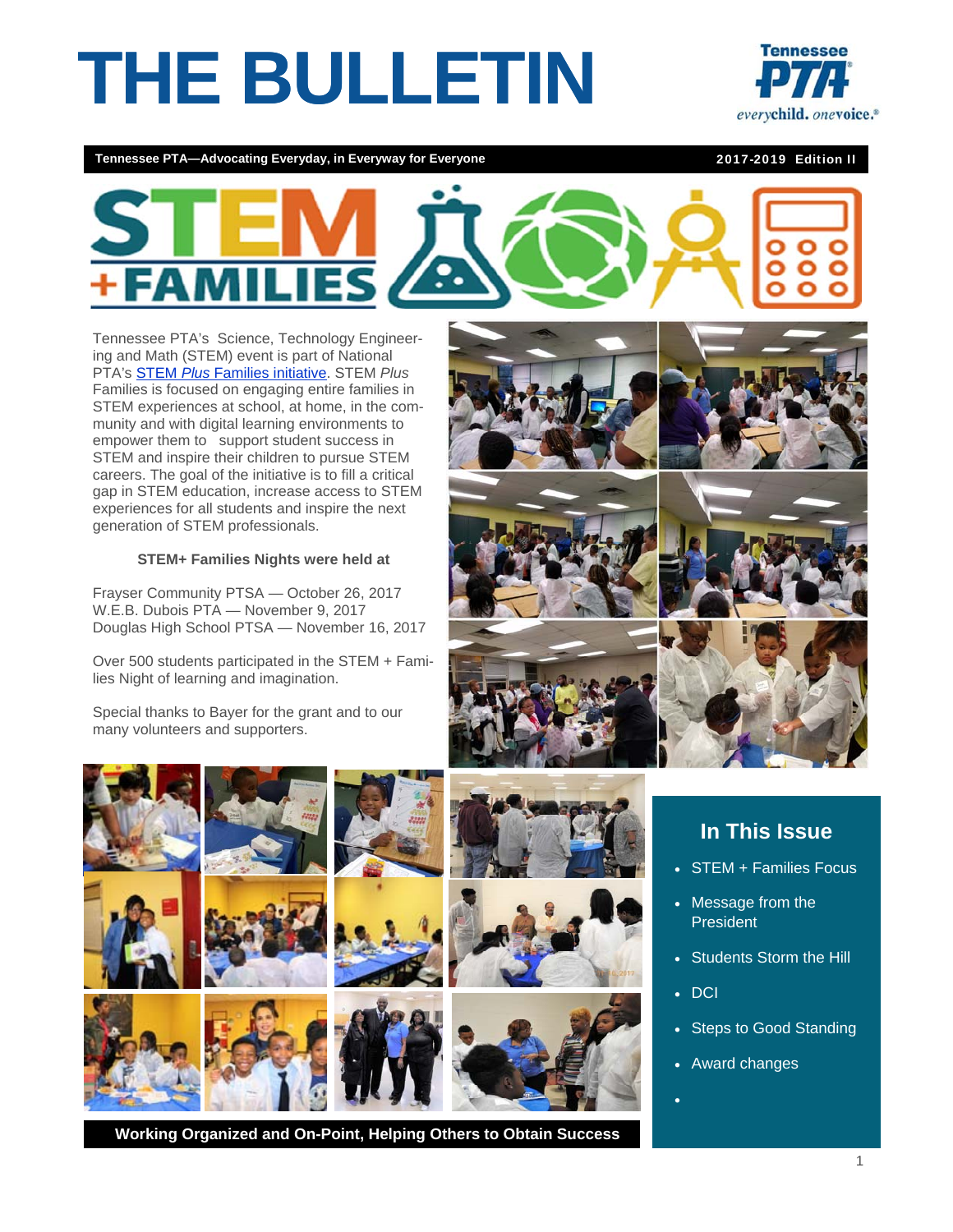

#### **Message from the President**

Membership Time is Here! Rise up and be counted and let your voices be heard. Membership is a small cost but the impact it will make a difference in the lives of many children. Being a member is not for name recognition, nor fame, nor fortune, but for the reality that children can succeed. That by lending your voices, your talents, your time and commitment is what it will take to ensure funding, open discussion and a constant guard to hold accountable those who make decisions on behalf of the health and welfare of our children

are in their best interest.

How we do that is through our membership. I have my card, my voice is being heard, is yours? Join with us. Rise up and be counted. Do you have your card? Ask me how to get one.

Cheryl Floyd A Proud PTA Member

# **What's New**

- Students getting ready to Storm the Hill
- Upcoming Webinars
- Award changes
- Tennessee Tip to Tip Tour— Convention 2018

**"Never doubt that a small group of thoughtful, committed citizens can change the world; indeed, it's the only thing that ever has. Margaret Mead** 



For more information go to www.tnpta.org or email Debbie Boles at dboles@tnpta.org or call the Tennessee PTA State Office at (615) 383-9740.

# **Contact Us**

For more information , assistance, questions and support, contact us, we are here for you.

**Tennessee PTA**  1905 Acklen Avenue Nashville, TN 37212

(615) 383-9740

**Visit us on the web at**  www.tnpta.com

#### **Follow us:**

Blog: tenneseeta.tumbler.com

Facebook; https:// www.facebook.com/ tnpta

Twitter: @tennesseepta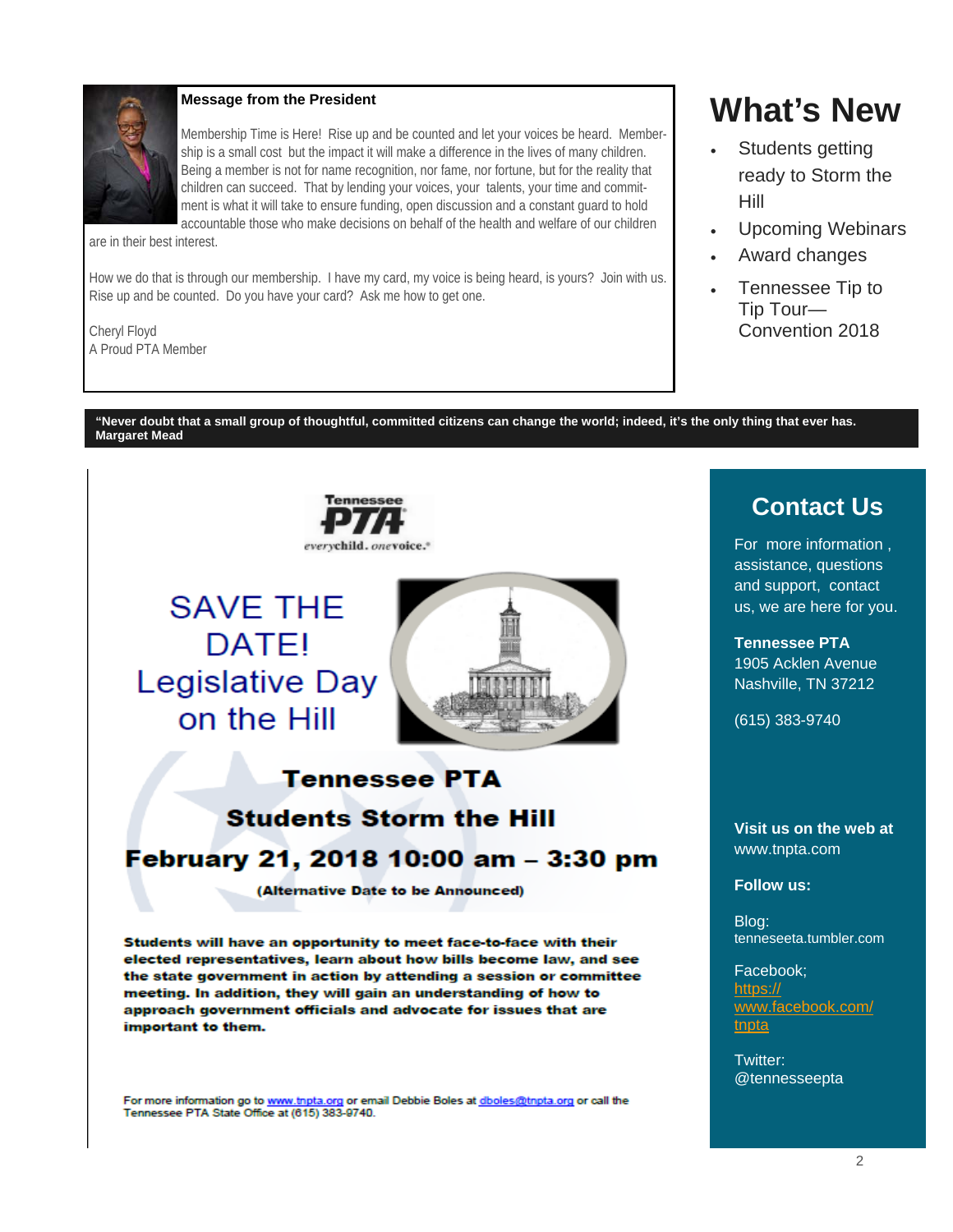# **Membership**

*Reporting dates to remember:*

*December 1st - Annual (REQUIRED) March 1st - Award Qualification May 1st - Final* 

*Important PTA Financial Documents Deadlines in November November 1st - on or before, Audit Report Form in State Office* 

*November 15th - absolute last day to file 990- N post card with the Internal Revenue Service* 

*(IRS)* 

*November 20th - on or before, receipt of filing 990 in State Office*

Audit form link: http://tnpta.org/news/

#### **Diversity and Cultural Inclusion**

An article in September's edition in *Our Children* magazine gave four benefits of fathers being engaged in children's education:

- Encourages children's exploration of the world around them.
- Increases a student's attendance.
- Increases student participation in school activities.
- Reduces the chances of delinquency and substance abuse.

These benefits and others are a part of why TNPTA implemented the 300 Hours of Power program. We want to recognize local unit efforts that encourage male engagement. The process is simple, each unit that has at least 300 hours from male volunteers will be recognized at the state convention. Each unit completes an application and send to the state headquarters by March  $1<sup>st</sup>$ . That's it!

Here's the link for more info http://tnpta.org/300 hours-of-power.html

Wayne Brown, Diversity and Cultural Inclusion Chair

#### **SPOTLIGHT CORNER**

**Tennessee PTA welcomes the following units to the PTA Family** 

Apollo Middle Prep PTA Berclair Elementary PTA Bordeaux-North Nashville Community PTA Cumberland Elementary PTA Goodlettsville Middle School PTSA Hamilton County Teachers Supply Depot PTSA Harris Hillman Elementary PTA Montvale Elementary PTA Orchard Knob Community PTA Rosebank Elementary PTA (reinstated) Soddy Daisy High Community PTSA Wallace A Smith Community PTA



## **Coming Soon**

- **Upcoming Webinars**
- **eLearning Challenges**
- **January Packet**
- **Tennessee Tip to Tip Tour**

#### **Early Childhood Education & Family Development**

Check out the *Healthy Children's web page* on the Tennessee PTA website with links to Healthy Lifestyles, Safety, Allergies, Special Education Toolkit, and more.

My name is Tara Voit, and I am the current chair for the committee. On behalf of the committee, we want to personally invite you to celebrate with us as we welcome our members and stakeholders to



our website. I am thrilled to have the opportunity to share with you the latest research, practices and understanding that guide awareness to the importance of high-quality education for early learners.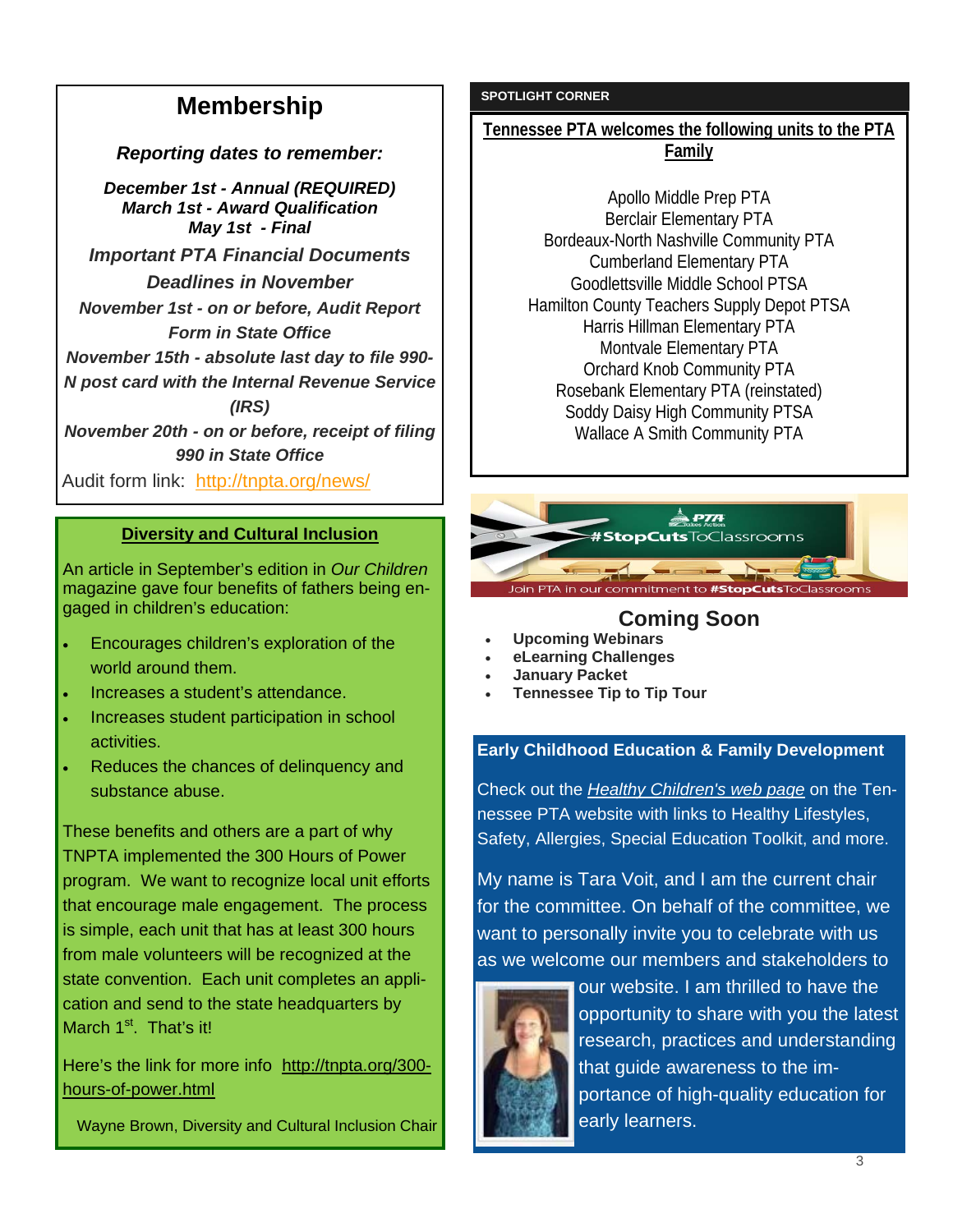# **What is the health of your unit?**

#### **Important PTA Financial Documents Deadlines in November are you healthy?**

November 1st - on or before, Audit Report Form in State Office November 15th - absolute last day to file 990-N post card with the Internal Revenue Service (IRS) November 20th - on or before, receipt of filing 990 in State Office

Audit form link: http://tnpta.org/news/auditreportform.pdf

# **Did you know PTA and school administrators have been deliberating raising funds for schools for decades??**

Would you believe nearly a hundred years ago, school administrators were dealing with parents raising money for schools creating a quandary for them? "The National PTA, Race and Civic Engagement, 1897-1970" explains that during the 1920's PTA leaders were doing more than their fair share of fundraising. Parents were so successful that administrators were concerned about the impact on school funding formulas. That's a switch from what many PTAs experience today, or is it?

Each PTA is a separate, legal entity that bases all decisions and programs on our mission, "to make every child's potential a reality by engaging and empowering families and communities to advocate for all children". Budgets are developed and approved, becoming operating guidelines for the year. The board members are held accountable to the general membership to ensure that they are focused on the mission.

Today, local PTAs and school administrators/personnel are still taking up the issue only this time it is because the school budgets have a deficit. School staff may ask for funds for a project or item that is not in line with the mission and part of the budget. It is important that PTAs to be trained in the proper expenses and follow good financial practices.

Another potential land mine for PTAs is hosting a joint fundraiser with the school. PTA funds and school funds should always remain separate. Once a fundraiser is completed, funds need to be divided and deposited. More information can be found on the PTA website.

There are resources available on the PTA website – www.pta.org. The Back To school Kit is a wealth of information for all board members. The Finance tab has information that explains budgeting and fundraising efforts and the 2017-2018 Finance Quick Reference Guide. The Templates and Tools tab has a letter "clarifying schools vs PTA". Another resource that is useful is the Local PTA treasurer elearning course. Each board member can register for the both and learn proper nonprofit and PTA guidelines.

Keeping your PTA out of trouble is vital. All board members should understand financial rules to provide good oversight. Our goal is to promote the mission of PTA through our programs and financial decisions. If you have questions, please reach out to the Tennessee PTA for additional assistance.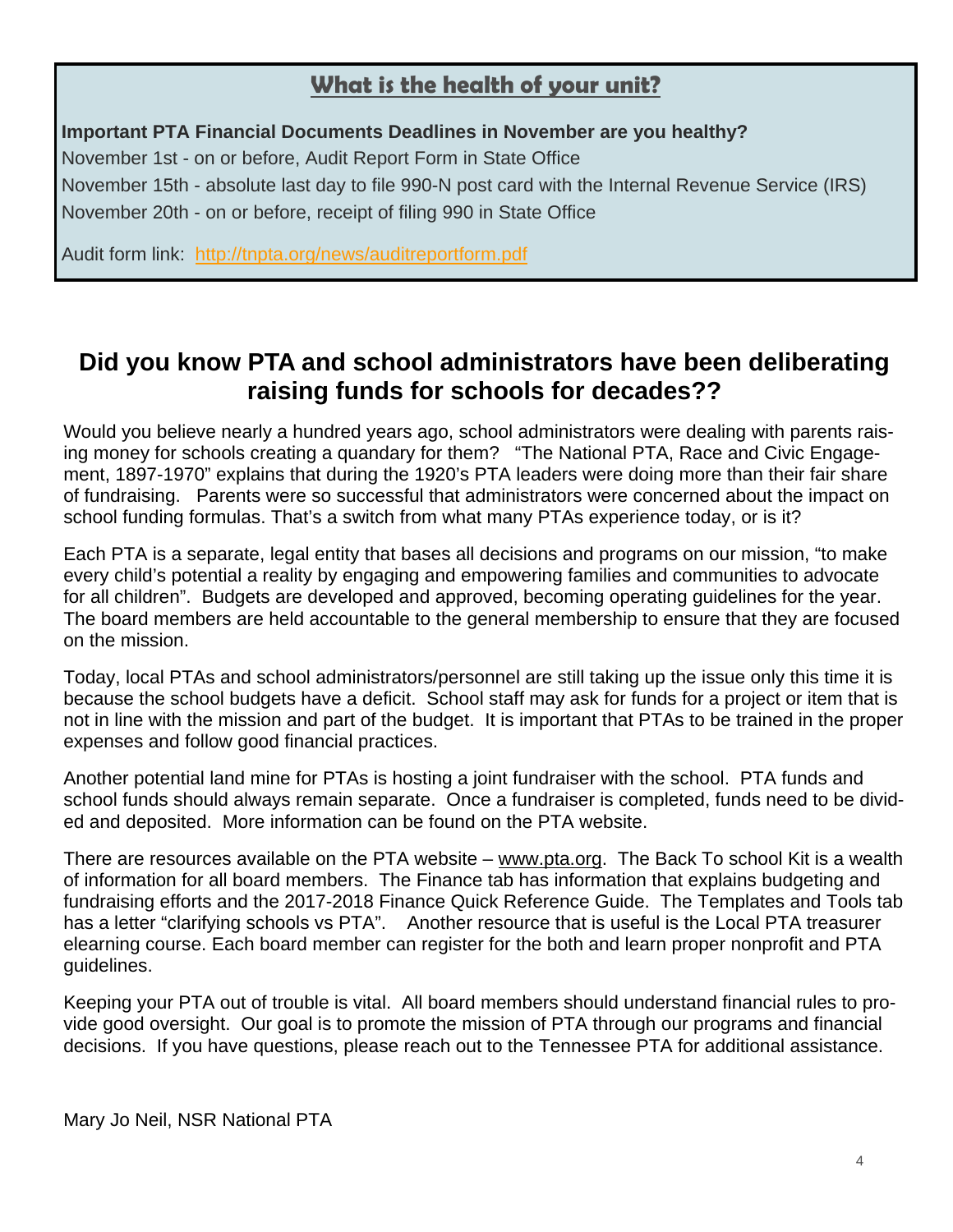# **MAKING CHANGE – PTA RESOLUTIONS**

Tennessee PTA is part of the largest child advocacy group in the world. One of the tools utilized to speak on behalf of children is Resolutions.

Are you aware of a situation or concern that impacts youth statewide and requires statewide action for solution? The Resolution Committee encourages PTA members, local units and councils to propose resolutions of interest on which they wish the Tennessee PTA to take a position. Those resolutions, which must meet criteria listed below, will be presented at the 2018 Tennessee PTA 105<sup>th</sup> Annual Convention, to be held April 20<sup>st</sup> – 22nd in Johnson City, TN.

You may be wondering if Tennessee PTA already has a position or resolution on a certain topic. The Tennessee PTA website, www.tnpta.org, has all adopted resolutions of the Tennessee PTA, listed under the Advocacy tab. Check it out for ideas and information. National PTA also offers a training course, "Writing and Proposing PTA Resolutions", to guide you. If you would like some help, please feel free to contact me at the email address or phone number below.

To be considered, all resolutions **with all supporting documentation and indexing** must be **mailed** to the Tennessee PTA office, and **postmarked no later than midnight, February 15, 2017**. Please follow up with a phone call to see that they were received.

- **1. IdenƟfy Your Issue**
- **2. Research Your Issue**
- **3. . DraŌ Your ResoluƟon**
- **5. Submit Your Resolution**

For more information on HOW TO WRITE A RESOLUTION; go to the Tennessee PTA website at www.tnpta.org

Provide at least two (2) copies of the resolution and the background documentation and indexing to the state office at Tennessee PTA, 1905 Acklen Avenue, Nashville, TN, 37212, and don't forget the Resolutions Submittal Cover Sheet. Make sure it is *postmarked no later than midnight February 15, 2017.* You will be contacted about the results of your submission by the Resolutions Committee.

Charles Everett, Resolutions Chair

## *Make your Dreams a Reality*

Have you ever dreamed of being on the stage? What about being the greatest and most loved leader? Or maybe you just want a certificate and some bling. Well you can work towards those goals by participating in the Tennessee PTA *Notes of Success* program. The Notes of Success program promotes training and leadership development in the areas of PTA management, advocacy, education, and engagement. Participate in workshops, attend PTA events, complete projects to earn your certificate. When you complete the program, you will be recognized and get to come up on the state at the annual Tennessee PTA convention and get some bling. But more importantly, you will learn about the many aspects of PTA and learn leadership skills that will help you become a great leader. Visit the Tennessee PTA website page http://www.tnpta.org/leadership.html to get all the details and to get started. I am looking forward to having y'all on the stage with me at the next convention.

Kim Henderson, President-Elect